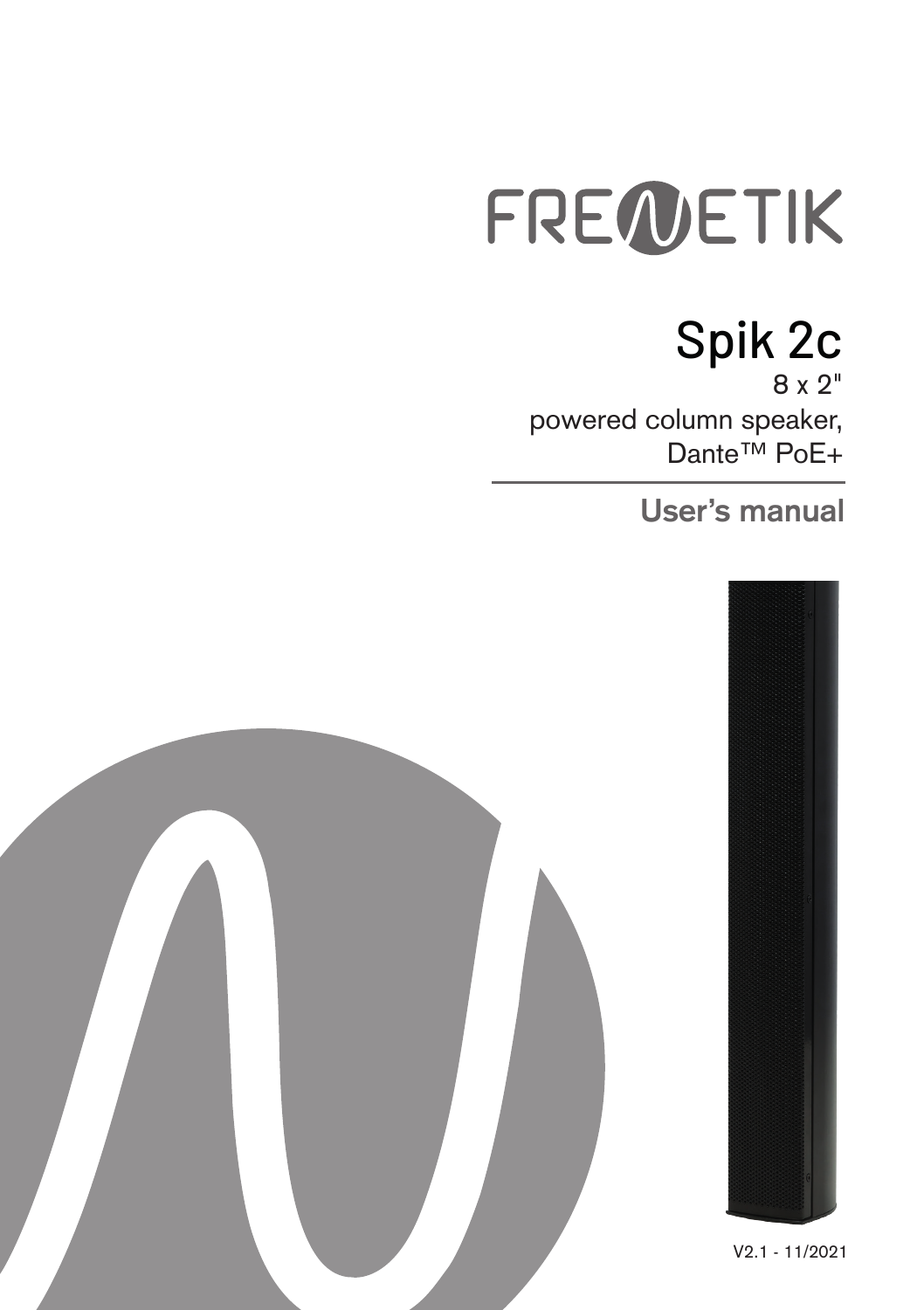| FREMETIK   Manuel d'utilisation - Spik 2c |  |  | V <sub>2.1</sub> | 11/2021 |  |
|-------------------------------------------|--|--|------------------|---------|--|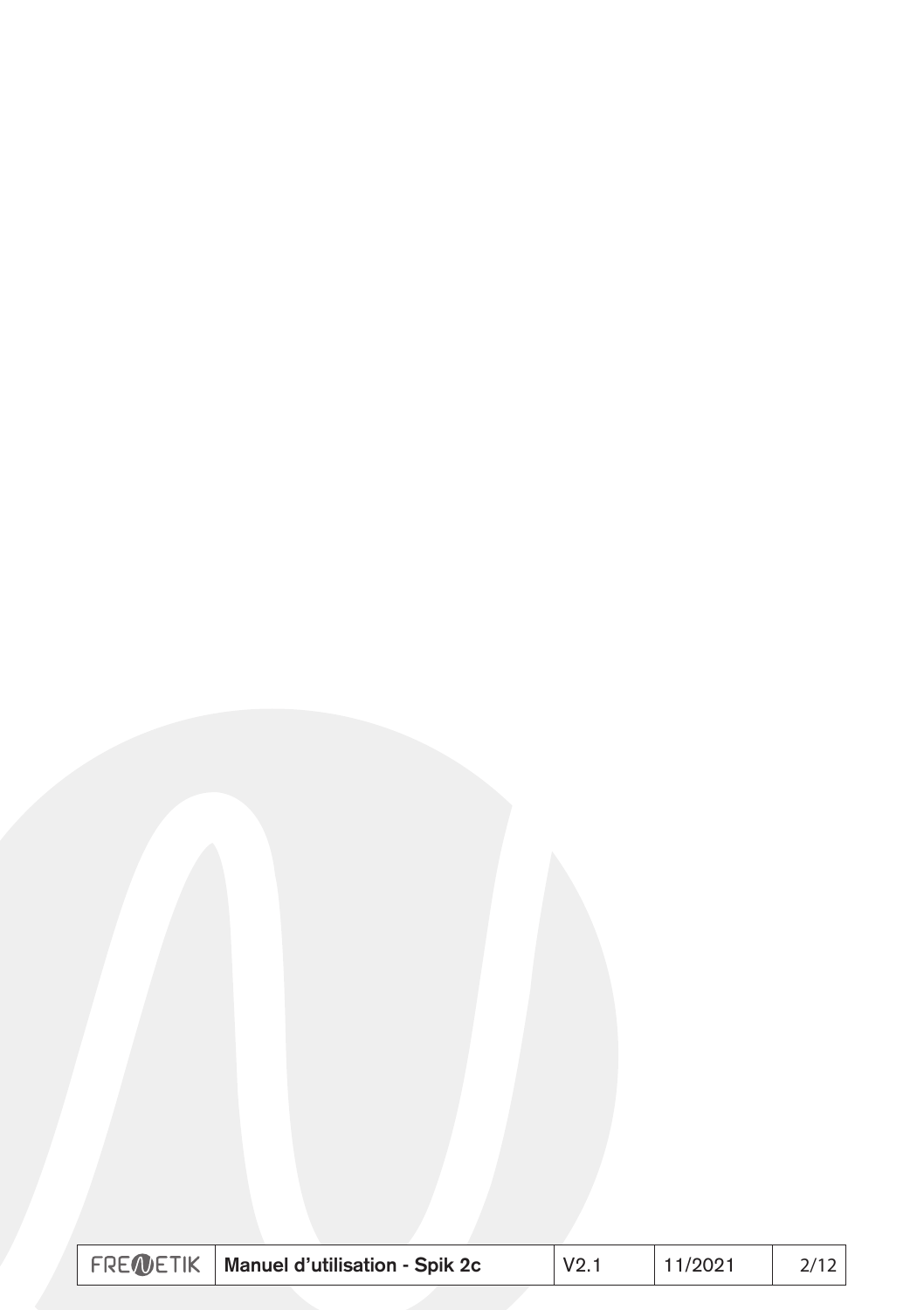| SPIK 2c - USER MANUEL - ENGLISH      | Page |
|--------------------------------------|------|
| 1. Carton Contents                   | 8    |
| 2. Connection                        | 8    |
| 3. Setting up a Dante™ network       | 8    |
| 4. Routing with the Dante controller | 9    |
| 5. Control and monitoring software   | 9    |
| 6. Technical Specifications          | 10   |
| <b>7. Dimensions</b>                 | 11   |

|  | FRENETIK   Manuel d'utilisation - Spik 2c | V <sub>2.1</sub> | 11/2021 | 3/12 |
|--|-------------------------------------------|------------------|---------|------|
|--|-------------------------------------------|------------------|---------|------|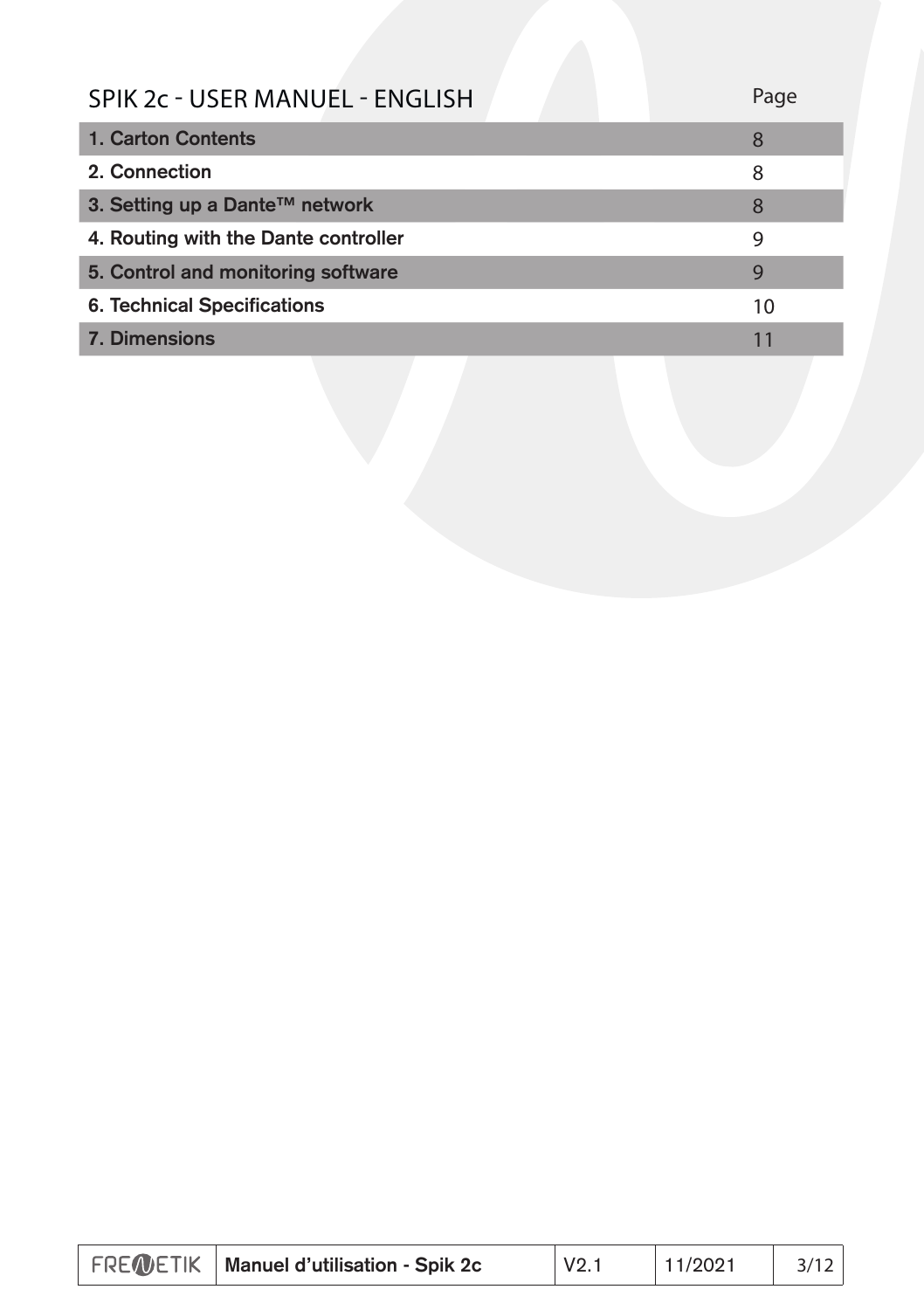#### **1. Carton Contents**

- 1 Spik 2c speaker
- 1 2 axis wall-mount bracket
- 1 user manual

#### **2. Connection**

For connection to a Dante™ network, connect the RJ45 socket, with a Cat 5 or Cat 6 network cable, to an Ethernet Switch, accepting a minimum 100 Mbit/s Fast Ethernet link speed. The connection is also used to power the speaker via the network using PoE (Power over Ethernet) technology. A PoE switch or PoE injector must therefore be used. To achieve full power, a PoE power supply according to the IEEE 802.3at-2009 «PoE+» standard must be used.

#### **3. Setting up a DanteTM network**

1) Start the Dante Controller software.

2) Wait until the devices visible on the network appear in the software matrix.

Note: If a device does not appear, there are several possible reasons, including:

- the device is not powered on / powered up

- the device is in another subnetwork

- the device cannot be synchronized with other Dante™ devices

For either of the last two reasons, the Dante™ device must at least be visible in the Network View under the «Device Info» or «Clock Status» tab. Stopping and then restarting the speaker could be a quick fix to the problem. Additional information can be found in the Audinate Dante Controller manual.

3) From the Dante™ Controller menu bar, select «Device / Device View» or press the Ctrl+D key combination. The «Device View» window will appear.

4) From the drop-down menu below the menu bar, select the speaker to be configured. 5) In the third «status» tab, various information about the device is available.

6) Click the «Device Config» tab. If necessary, adapt the «Sample Rate» to that used in the Dante™ network (all devices must have the same sample rate to work together).

7) In the «Rename Device» field, it is possible to modify the name used for the device in the Dante network, for better identification. Confirm any changes by pressing the «Apply» button.

8) From the «Network Config» tab you can, if necessary, change the network settings for the Dante™ interface of the speaker.

| FREMETIK   User's manual - Spik 2c | V <sub>2.1</sub> | 11/2021 | 4/8 |
|------------------------------------|------------------|---------|-----|
|------------------------------------|------------------|---------|-----|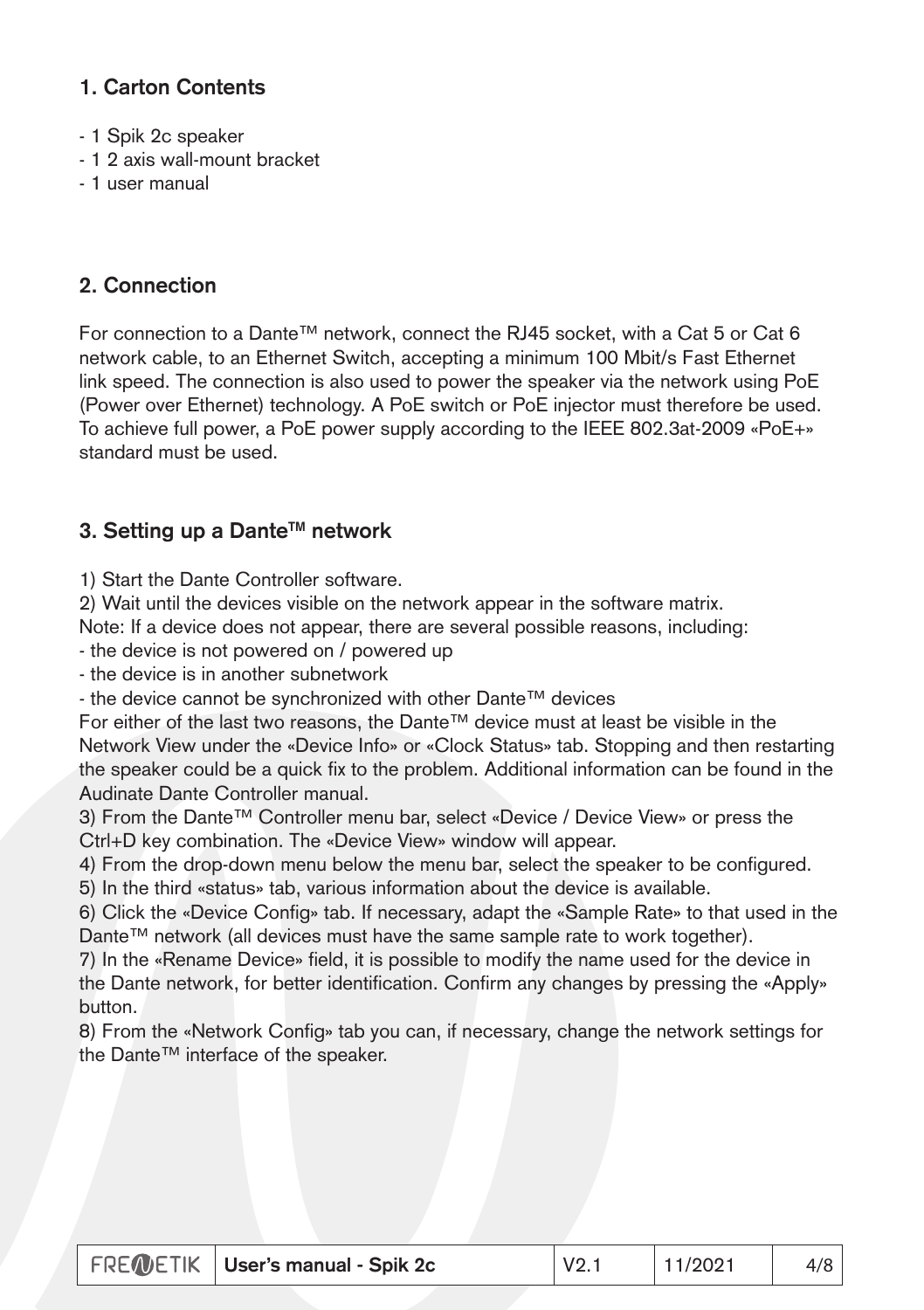#### **4. Routing with the Dante™ Controller**

In order to configure the audio streams you need to :

1) In the main window, in the «Routing» tab, open the channels of the transmitter device on the right «Dante™ Transmitters» and the channels of the receiver device under «Dante™ Receivers» by clicking on the + buttons.

2) Click on the intersection point between the transmitter channel and the receiver channel.

3) Wait until the field displays a green circle with a white check mark.

For other connections, repeat these three points. On the Audinate site, it is possible to download a User Guide for the Dante Controller in English: https://www.audinate.com/resources/technical-documentation

#### **5. Control and monitoring software**

Frenetik Dante™ PoE+ loudspeakers can be controlled and monitored with a proprietary software available from Frenetik's website.

The Frenetik Adjust software solutions allow for level adjustment and monitoring of each loudspeaker; and quick set-up of tonality levels.

A list of factory presets is available for download with the Adjust software solutions, and save and load options are available for custom applications.

Please visit Frenetik's website and dedicated support area to download the latest Adjust software. Please check the Setup Guide of each version of the Adjust software for product compatibilty, embedded features and operating system compatibility. https://en.frenetik.fr/logiciels-telechargement

|  | FREWETIK   User's manual - Spik 2c | V2.1 | 11/2021 | 5/8 |
|--|------------------------------------|------|---------|-----|
|--|------------------------------------|------|---------|-----|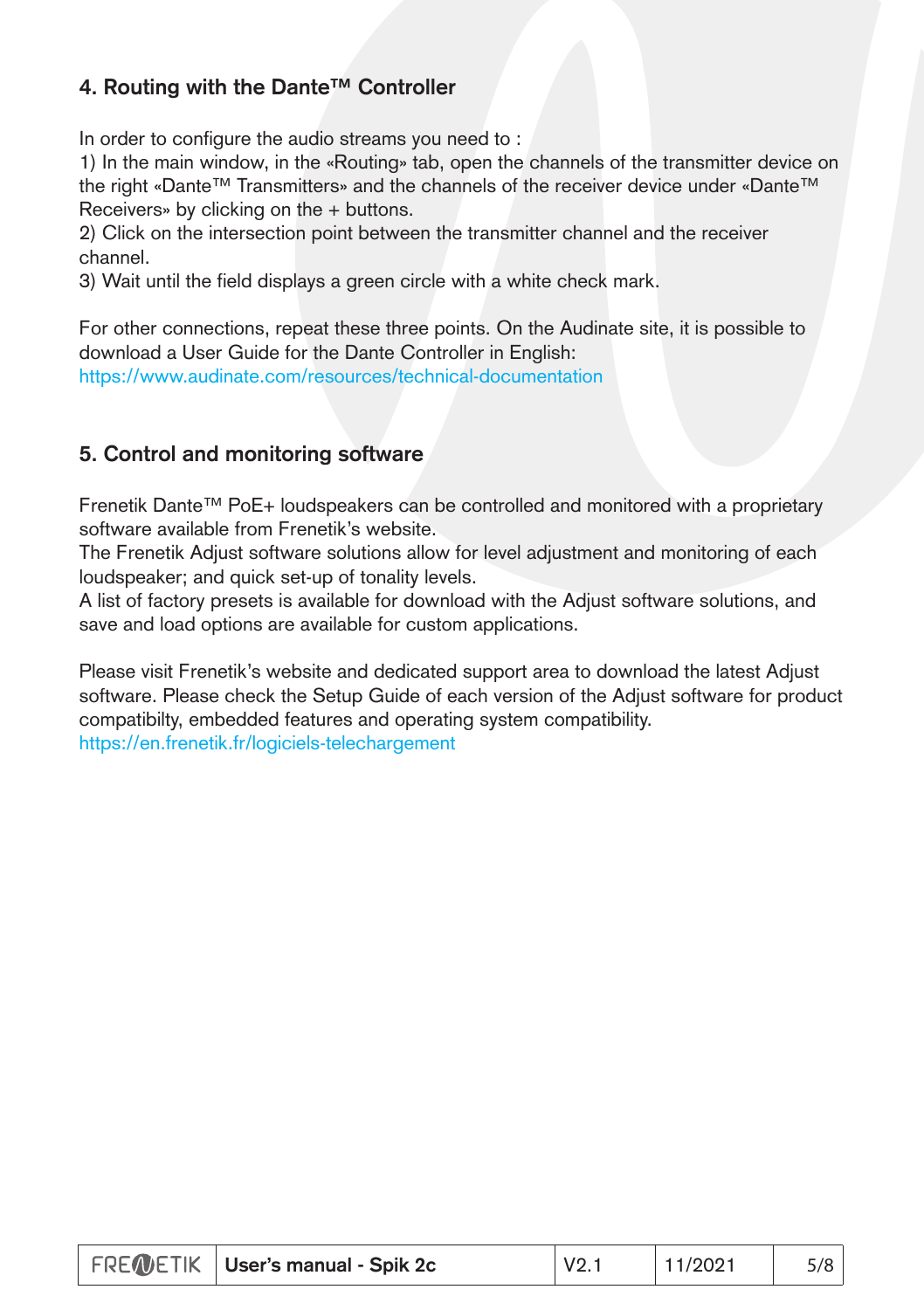## **6. Technical Specifications**

| Ref.                         | SPC20DP / SPC20DP-W                                                                                                                                     |
|------------------------------|---------------------------------------------------------------------------------------------------------------------------------------------------------|
| Type / number of<br>channels | Fixed directivity Column speaker                                                                                                                        |
| <b>Amplification</b>         | 60 W (class D)                                                                                                                                          |
| Dante™ Receiver              | 1 (16 / 24 / 32 bit - 44,1 to 96 kHz)                                                                                                                   |
| <b>Transducer</b>            | $8 \times 2$ " fullrange                                                                                                                                |
| Peak SPL capacity (1 m)      | 117 dB (wild range mode)                                                                                                                                |
| Peak SPL capacity (1 m)      | 120 dB (long throw mode)                                                                                                                                |
| Bandwidth (-10 dB)           | 120 Hz - 20 kHz                                                                                                                                         |
| Directivity (H x V)          | $110^\circ \times 12^\circ$                                                                                                                             |
|                              | @500 Hz: 360° x 127°<br>@1000 Hz: $220^{\circ}$ x 52 $^{\circ}$<br>@2000 Hz: 191° x 26°<br>@4000Hz: $110^{\circ} \times 8^{\circ}$<br>@8000Hz: 64° x 8° |
| <b>Connection system</b>     | $1 \times RJ45$                                                                                                                                         |
| Insert                       | $2 \times M6$                                                                                                                                           |
| Dimensions (H x L x P)       | $484 \times 68 \times 84$ mm                                                                                                                            |
| Weight                       | $2,5$ Kg                                                                                                                                                |
| <b>Power supply</b>          | PoE+ (IEEE 802.3 at)                                                                                                                                    |
| Certification                | <b>CE</b>                                                                                                                                               |

|  | FREWETIK   User's manual - Spik 2c | $\sqrt{2.1}$ | 11/2021 | 6/8 |
|--|------------------------------------|--------------|---------|-----|
|--|------------------------------------|--------------|---------|-----|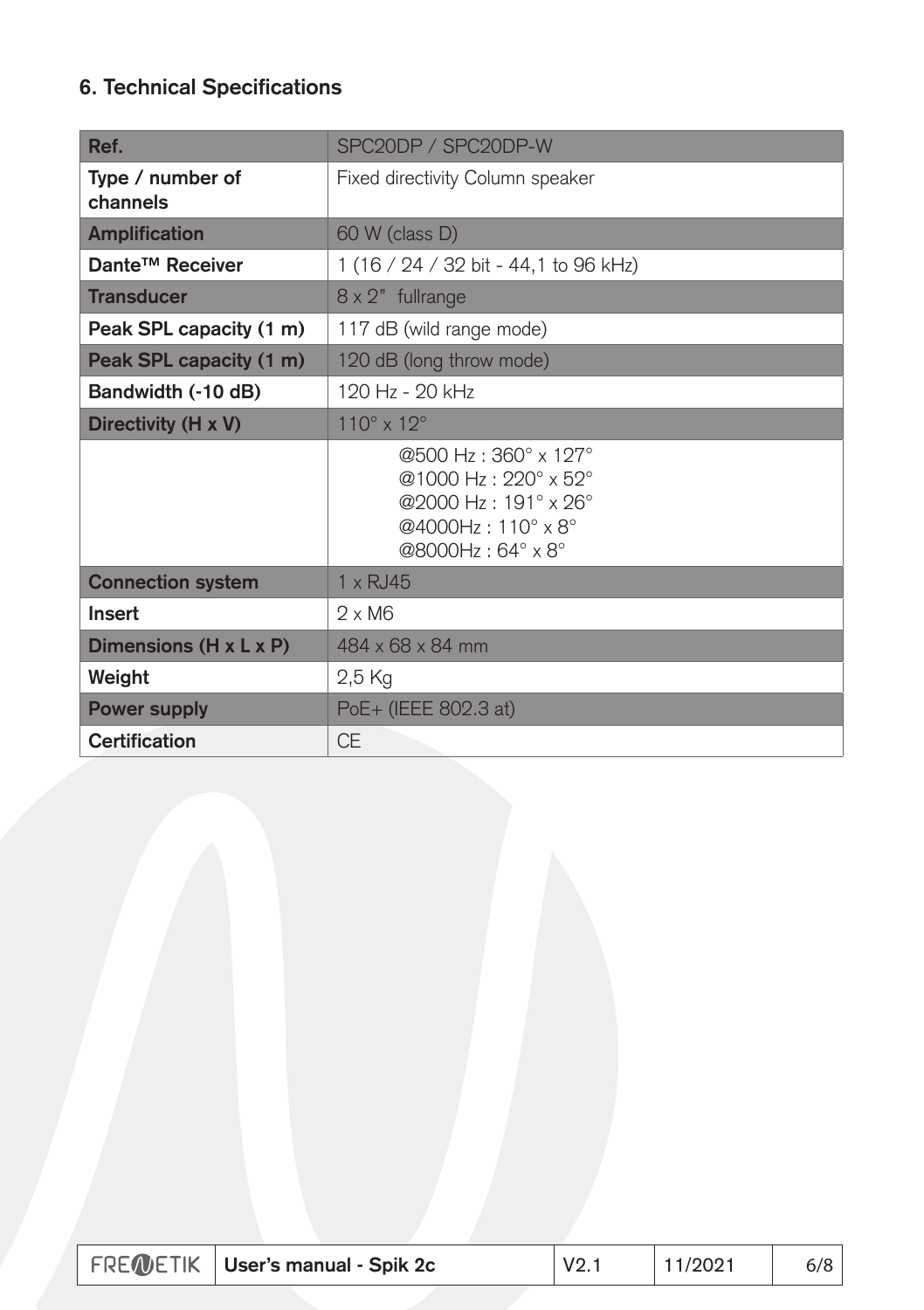### **7. Dimensions**

Spik 2c Speaker



2 axis wall-mount bracket



|  | FREWETIK   User's manual - Spik 2c | V2.1 | 11/2021 | 7/8 |
|--|------------------------------------|------|---------|-----|
|--|------------------------------------|------|---------|-----|